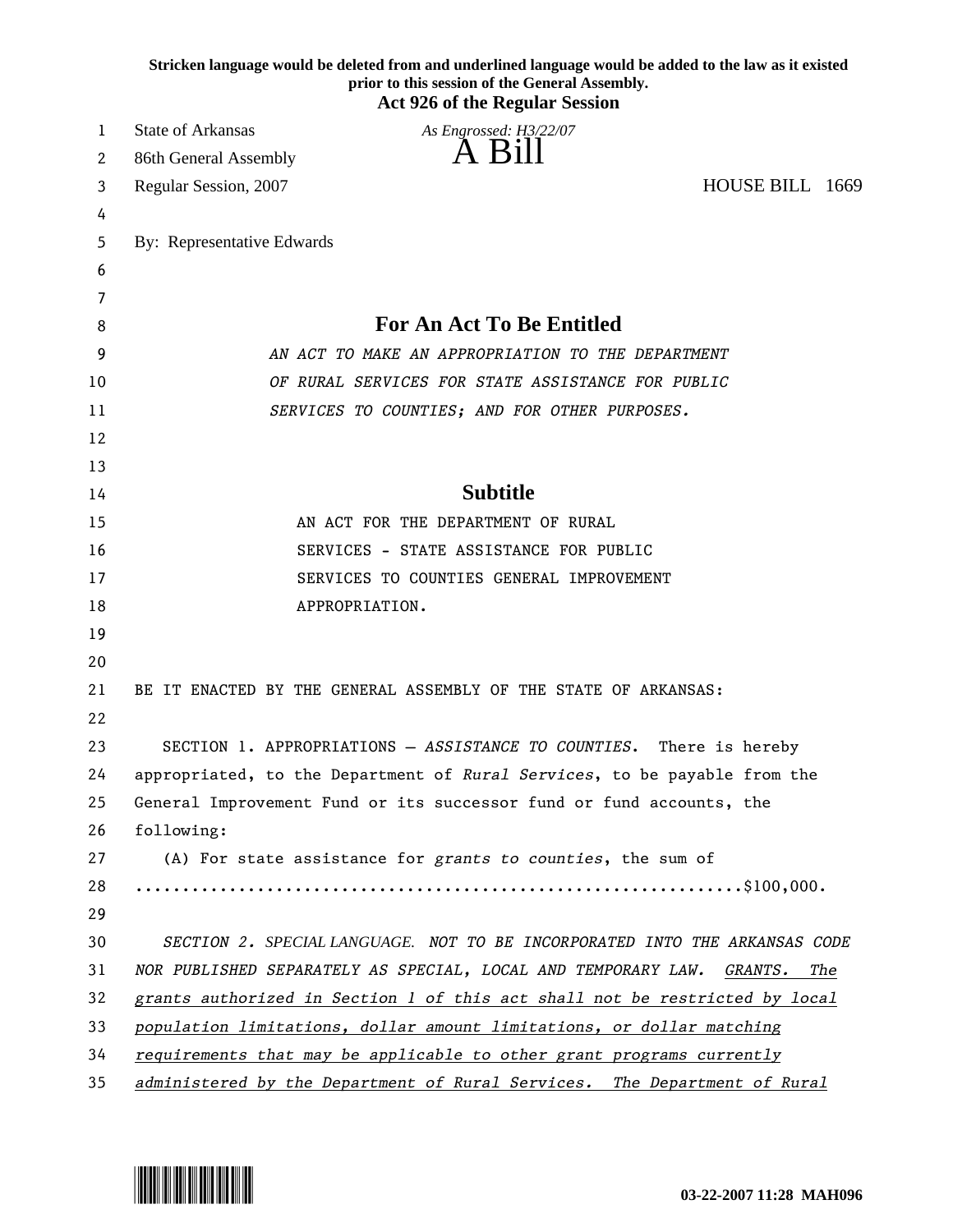- 1 *Services may adopt rules and regulations to carry out the intent of the*
- 2 *General Assembly regarding the grant appropriations authorized in Section 1*
- 3 *of this Act.*

4 *The provisions of this section shall be in effect only from July 1, 2007*  5 *through June 30, 2009.*

6

7 SECTION *3*. DISBURSEMENT CONTROLS. (A) No contract may be awarded nor 8 obligations otherwise incurred in relation to the project or projects 9 described herein in excess of the State Treasury funds actually available 10 therefor as provided by law. Provided, however, that institutions and 11 agencies listed herein shall have the authority to accept and use grants and 12 donations including Federal funds, and to use its unobligated cash income or 13 funds, or both available to it, for the purpose of supplementing the State 14 Treasury funds for financing the entire costs of the project or projects 15 enumerated herein. Provided further, that the appropriations and funds 16 otherwise provided by the General Assembly for Maintenance and General 17 Operations of the agency or institutions receiving appropriation herein shall 18 not be used for any of the purposes as appropriated in this act.

19 (B) The restrictions of any applicable provisions of the State Purchasing 20 Law, the General Accounting and Budgetary Procedures Law, the Revenue 21 Stabilization Law and any other applicable fiscal control laws of this State 22 and regulations promulgated by the Department of Finance and Administration, 23 as authorized by law, shall be strictly complied with in disbursement of any 24 funds provided by this act unless specifically provided otherwise by law. 25

26 SECTION *4*. LEGISLATIVE INTENT. It is the intent of the General Assembly 27 that any funds disbursed under the authority of the appropriations contained 28 in this act shall be in compliance with the stated reasons for which this act 29 was adopted, as evidenced by the Agency Requests, Executive Recommendations 30 and Legislative Recommendations contained in the budget manuals prepared by 31 the Department of Finance and Administration, letters, or summarized oral 32 testimony in the official minutes of the Arkansas Legislative Council or 33 Joint Budget Committee which relate to its passage and adoption. 34

35 SECTION *5*. EMERGENCY CLAUSE. It is found and determined by the General 36 Assembly, that the Constitution of the State of Arkansas prohibits the